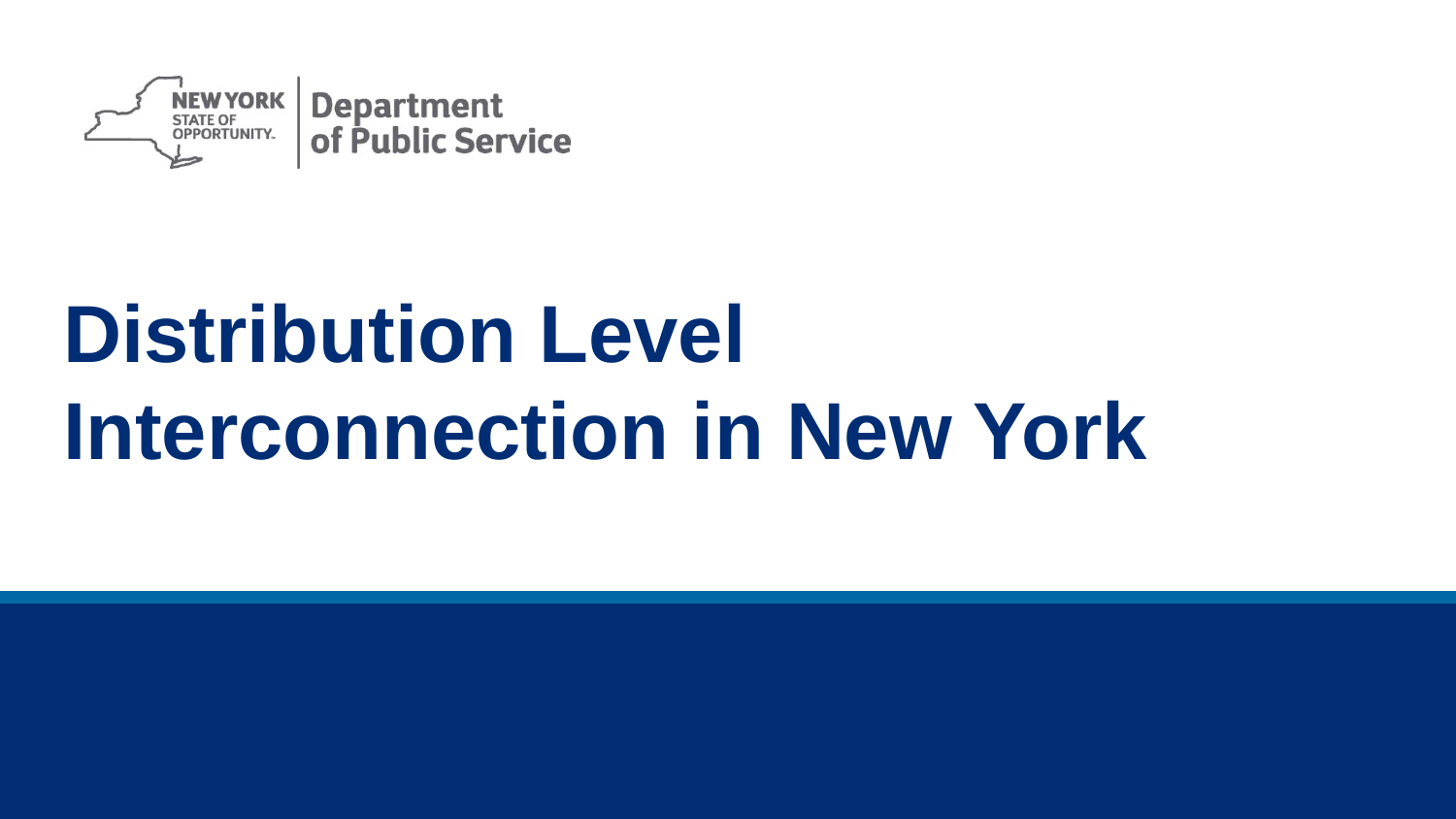## **New York Interconnection Update Topics**

- Overview of the "Standardized Interconnection Requirements" = SIR
- Pending SIR changes
	- o Recommended modifications to the SIR
		- $\triangleright$  Inclusion of Energy Storage Systems (ESS)
		- $\triangleright$  Consolidation of projects up to 5 MW
		- $\triangleright$  Use of the Interconnection On Line Application Portal (IOAP)
		- $\triangleright$  Other process changes
	- o Initial comments due March 12, 2018

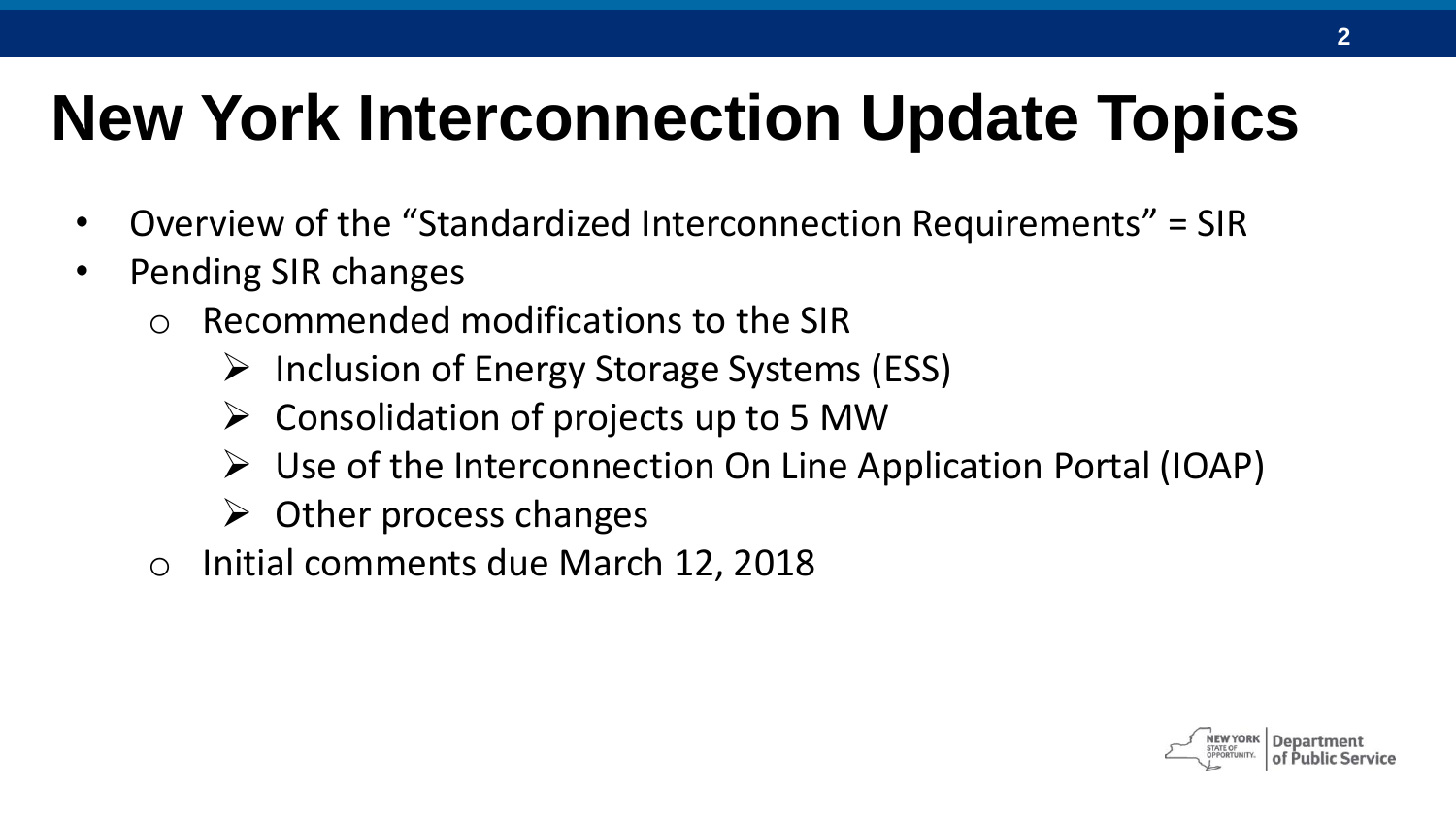## **New York SIR Overview**

- Rules govern generation interconnection up to 5 MW AC proposed to operate in parallel with the distribution system
- Existing SIR structure:
	- $\circ$  Section I Application
		- $\triangleright$  Part A Introduction and scope
		- $\triangleright$  Part B Fast track for projects up to 50kW
		- $\triangleright$  Part C Rules for projects above 50kW to 5 MW
- Set action deadlines for both developer and utility

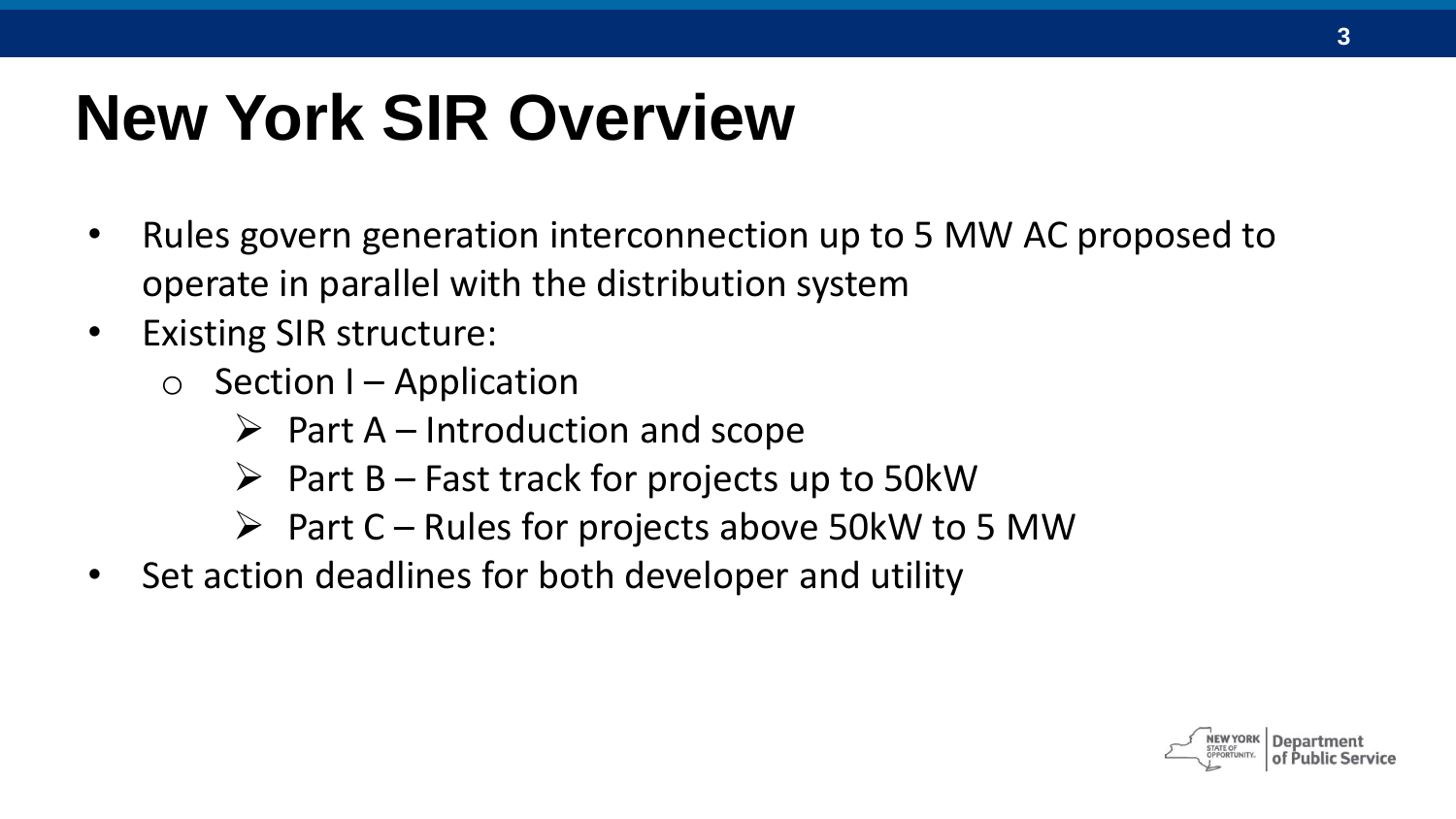#### **Basic Process**

- Submit complete application
- Preliminary and supplemental screening
- Review results and make adjustments
- At each step, look for solutions that allow the project to move forward
- If solution not found at screening stage, developer must either commit to full study or withdraw

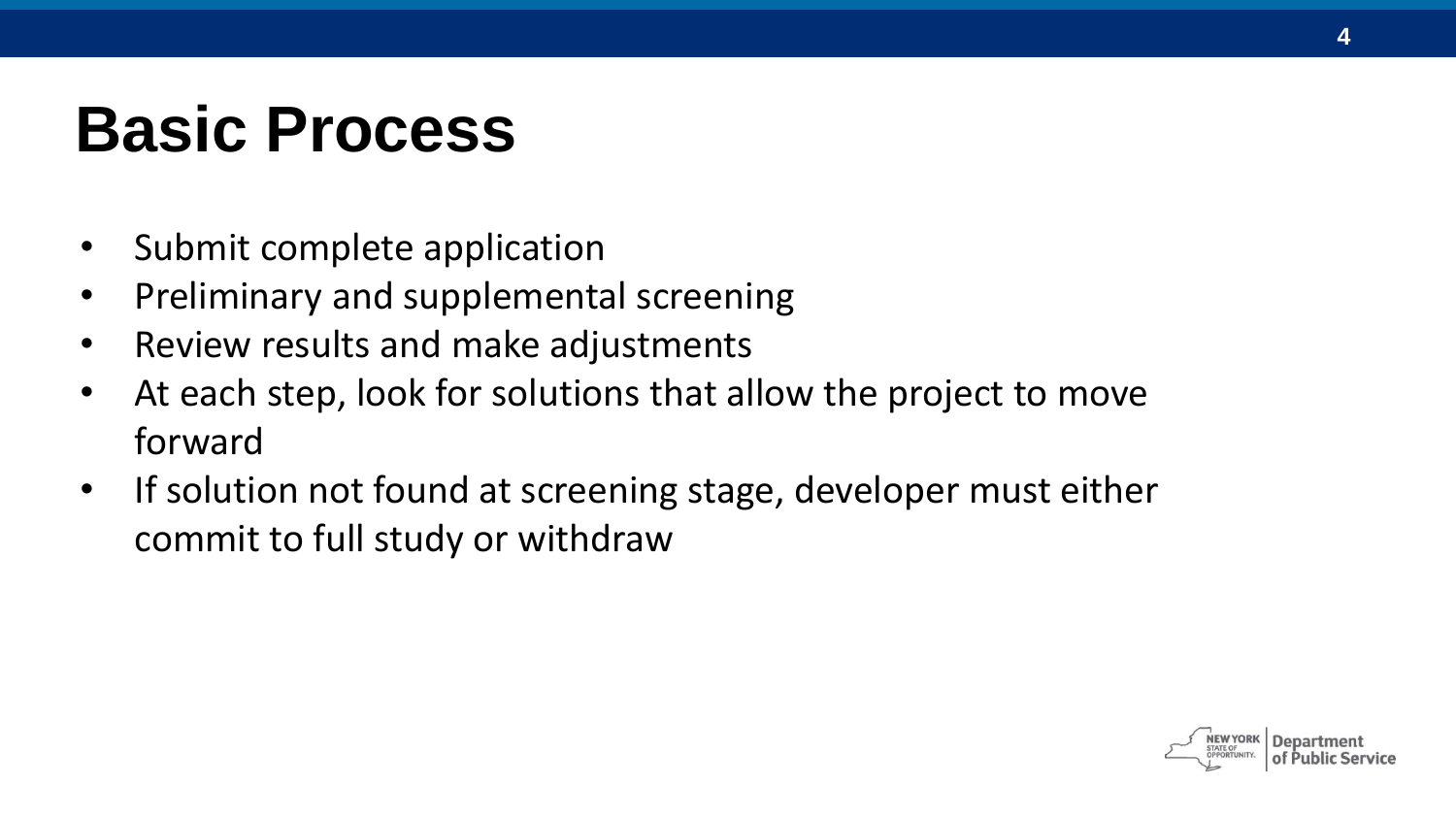#### **System Impact Study Process**

- "Coordinated Electric System Interconnection Review" (CESIR)
- SIR specifies data to be provided by the applicant
- Utility to perform the study within 60 business days
- CESIR report identifies impacts to utility system and necessary system modifications
- Utility also provides cost estimates for system modifications
- Developer has up to 180 business days to make payment or withdraw the application
	- 25% due at 60 business days, balance 120 business days later
- Construct and test

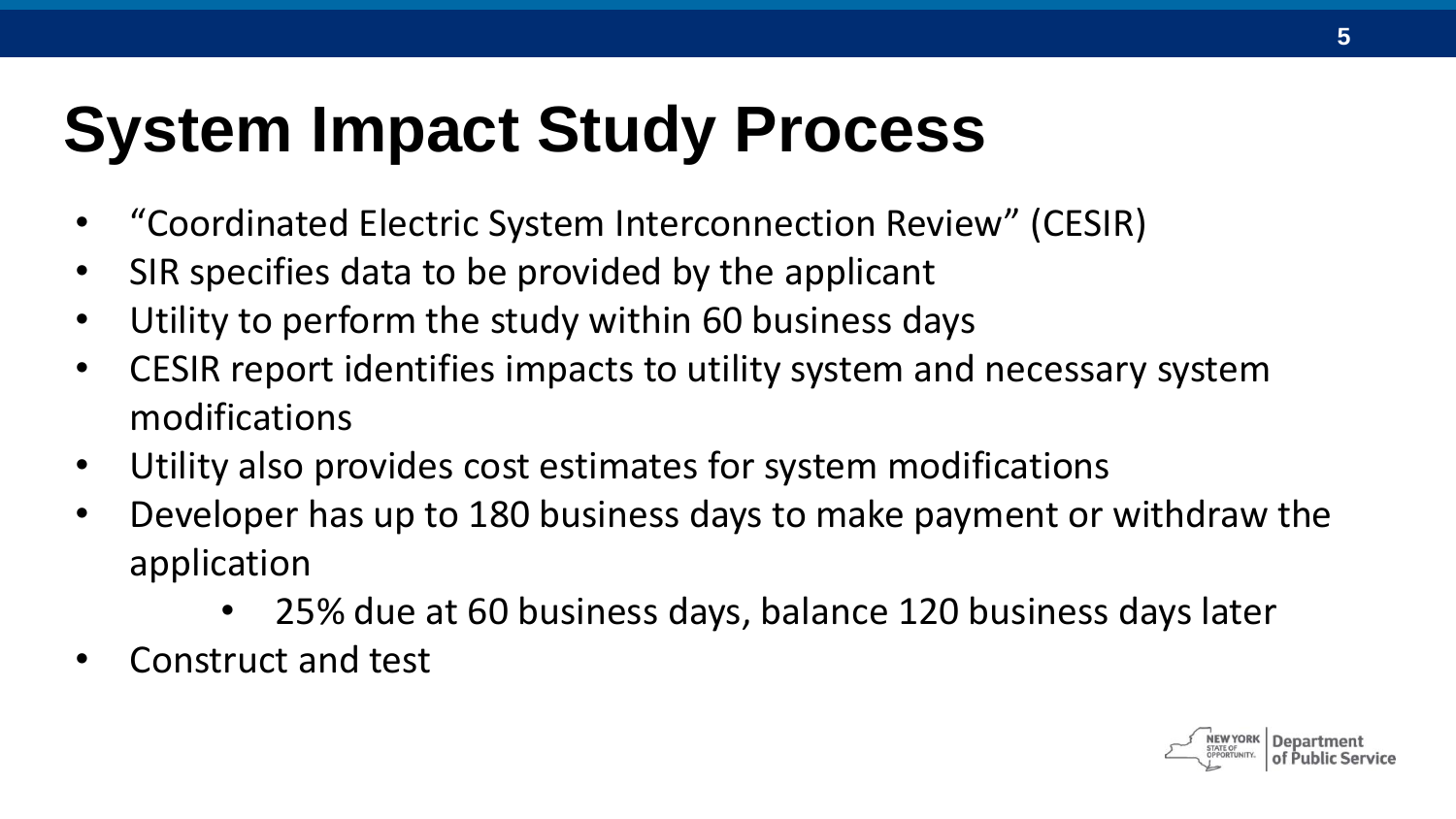## **SIR and Energy Storage Systems**

- Pending proposal incorporates ESS in the existing process
- Stand alone or hybrid projects evaluated according to max output
- Components of the proposal:
	- $\circ$  New Section I Part D Rules for Energy Storage Systems
	- o New Appendix A1 Standard Interconnection Agreement for ESS
	- o New Appendix K
		- $\triangleright$  ESS Application Requirements
		- $\triangleright$  System Operating Characteristics
		- $\triangleright$  Initial Market Flection

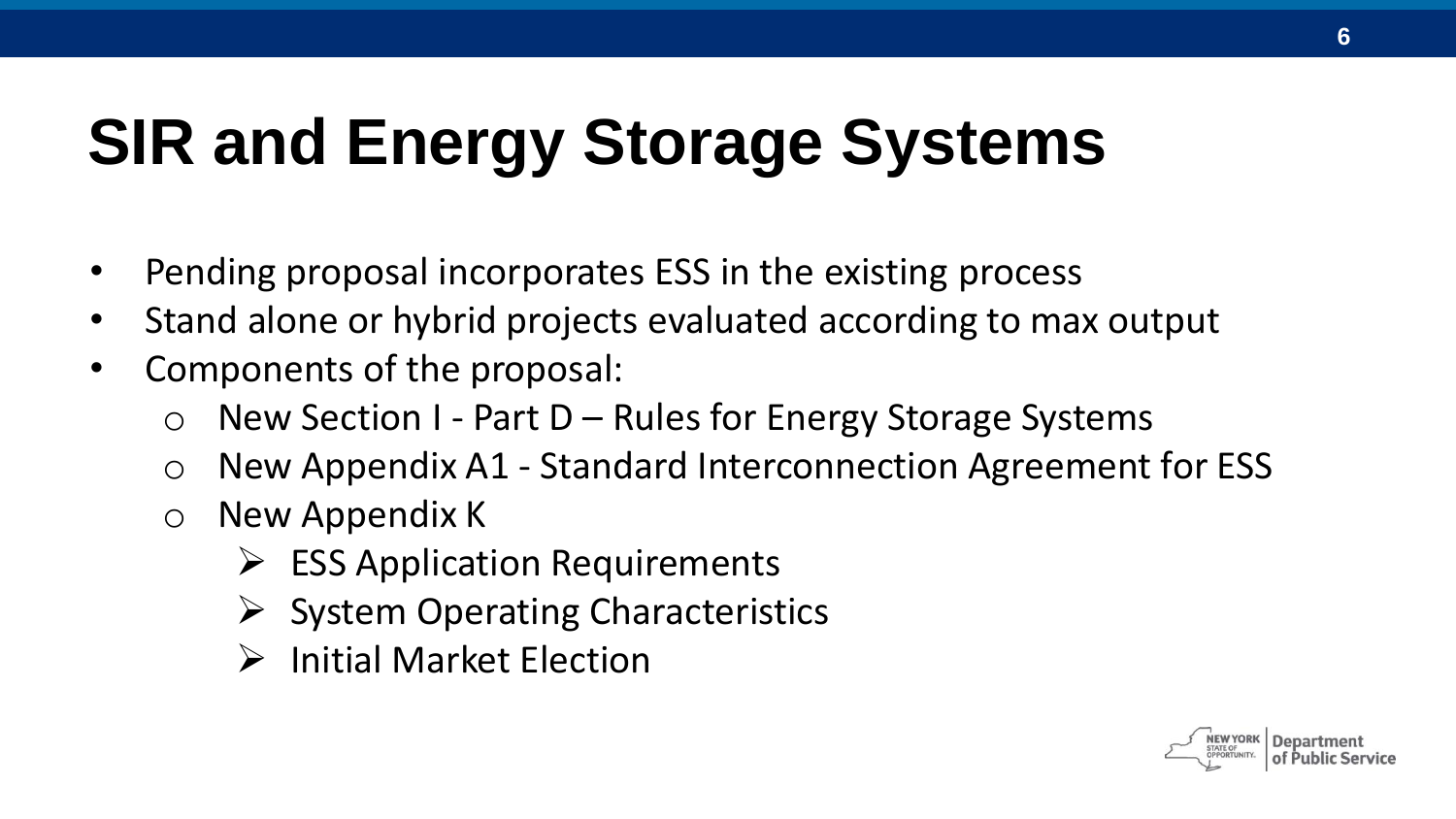## **More on ESS**

- Proposal allows developers to specify operating parameters and intended market participation
- Rules include flexibility to change operating modes, with utility review, as market opportunities evolve

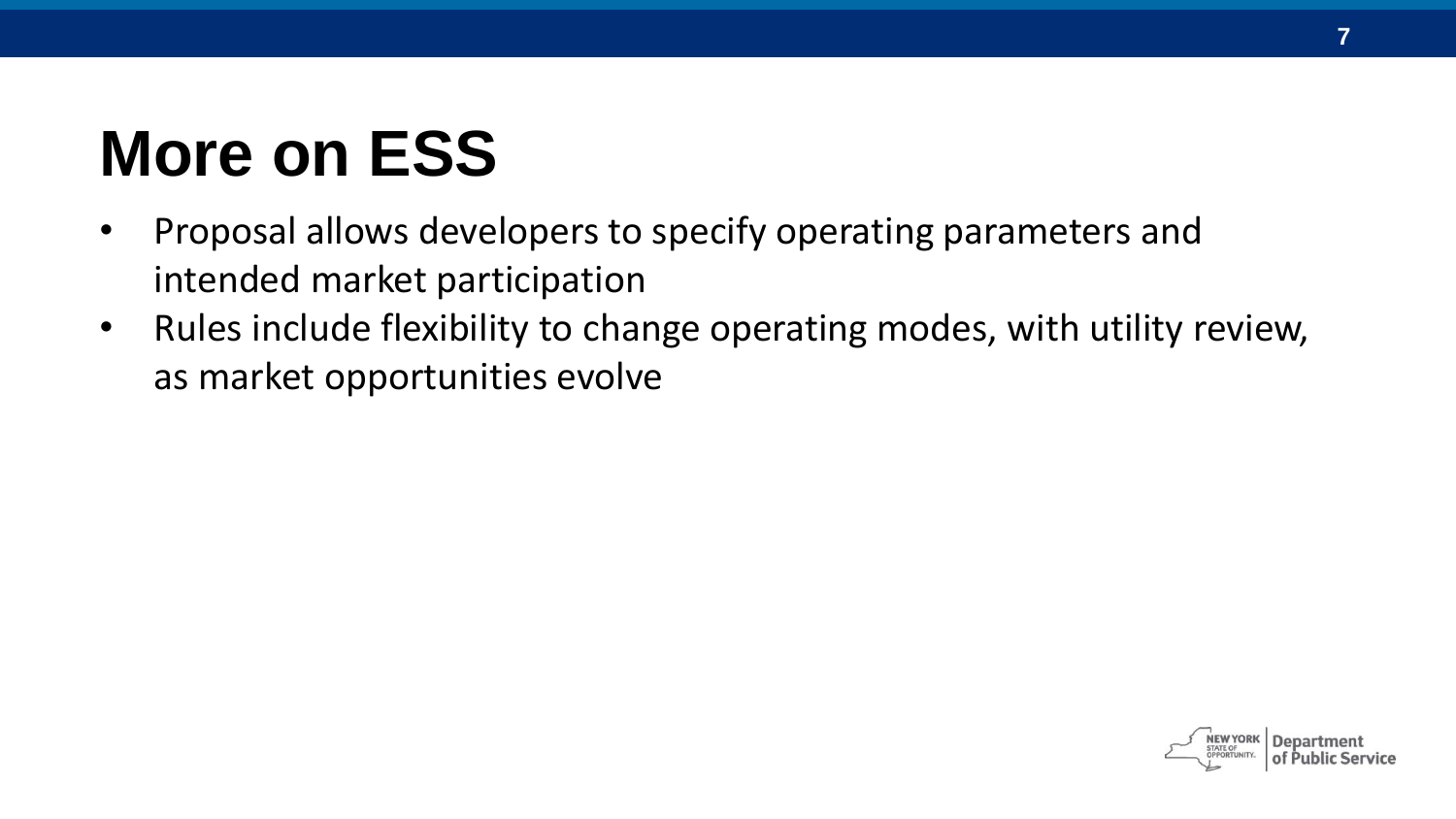## **Projects up to 5 MW**

- SIR process already contemplates projects up to 5 MW
- Commission approved extension of Value of D compensation to larger projects at the February 21 Session
	- New applications and expansions may proceed
- However, rules for aggregating projects now in the queue are not final

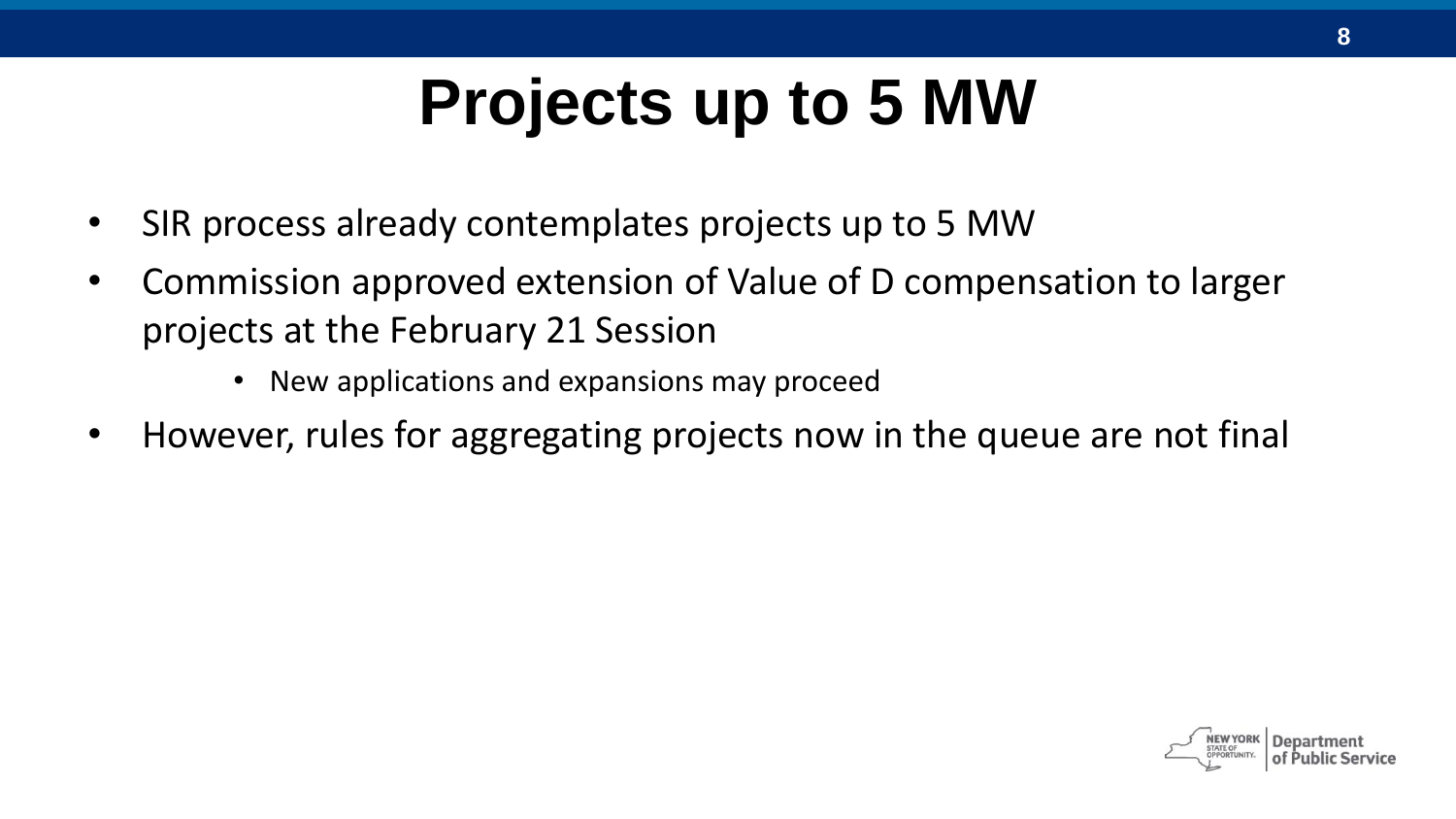#### **Misc / Other Proposed SIR Changes**

- Incorporation of updated IEEE 1547 standards
- Net Metering
- Anti Islanding Criteria
- Monitoring & Control Criteria

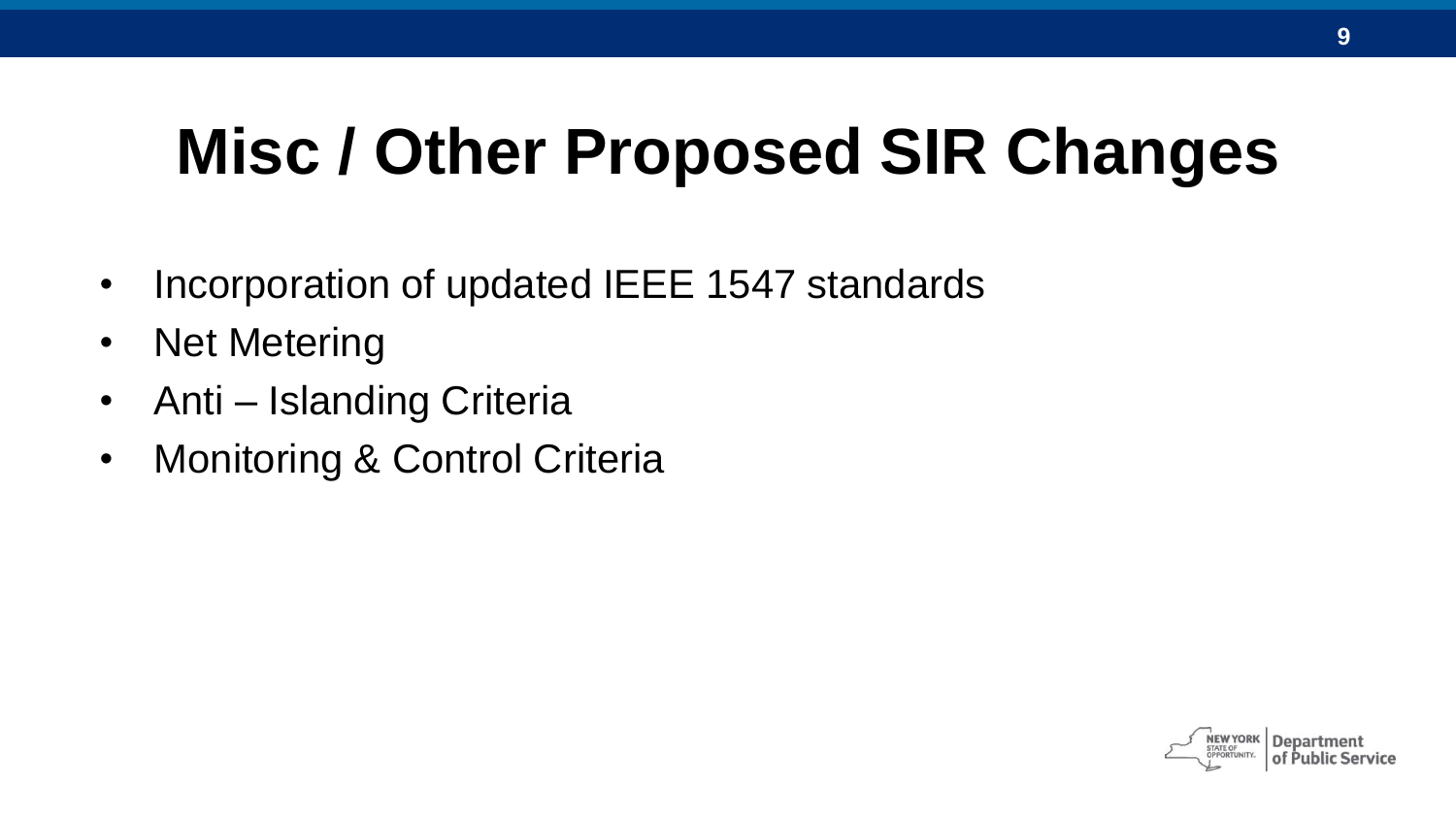## **Interconnection Online Application Portal (IOAP)**

- Individual IOAP implementation plans submitted by utilities in June 2016 DSIP filings
- Joint Utilities implementation plans were submitted via Supplemental DSIP filings in November 2016
- IOAP implementation includes 3 phase roadmap
	- Phase 1: Automate Application Management
		- Complete October 2017
	- Phase 2: Automate SIR Technical Screening
		- Requires updated SIR & technical screening approach (2018)
	- Phase 3: Full Automation of Interconnection Process (TBD)
		- May be eliminated due to feasibility, benefits & associated costs
- DPS Staff will be following-up and actively working with the utilities on these efforts to ensure state-wide standardization, timely compliance and efficient cost controls for the IOAP

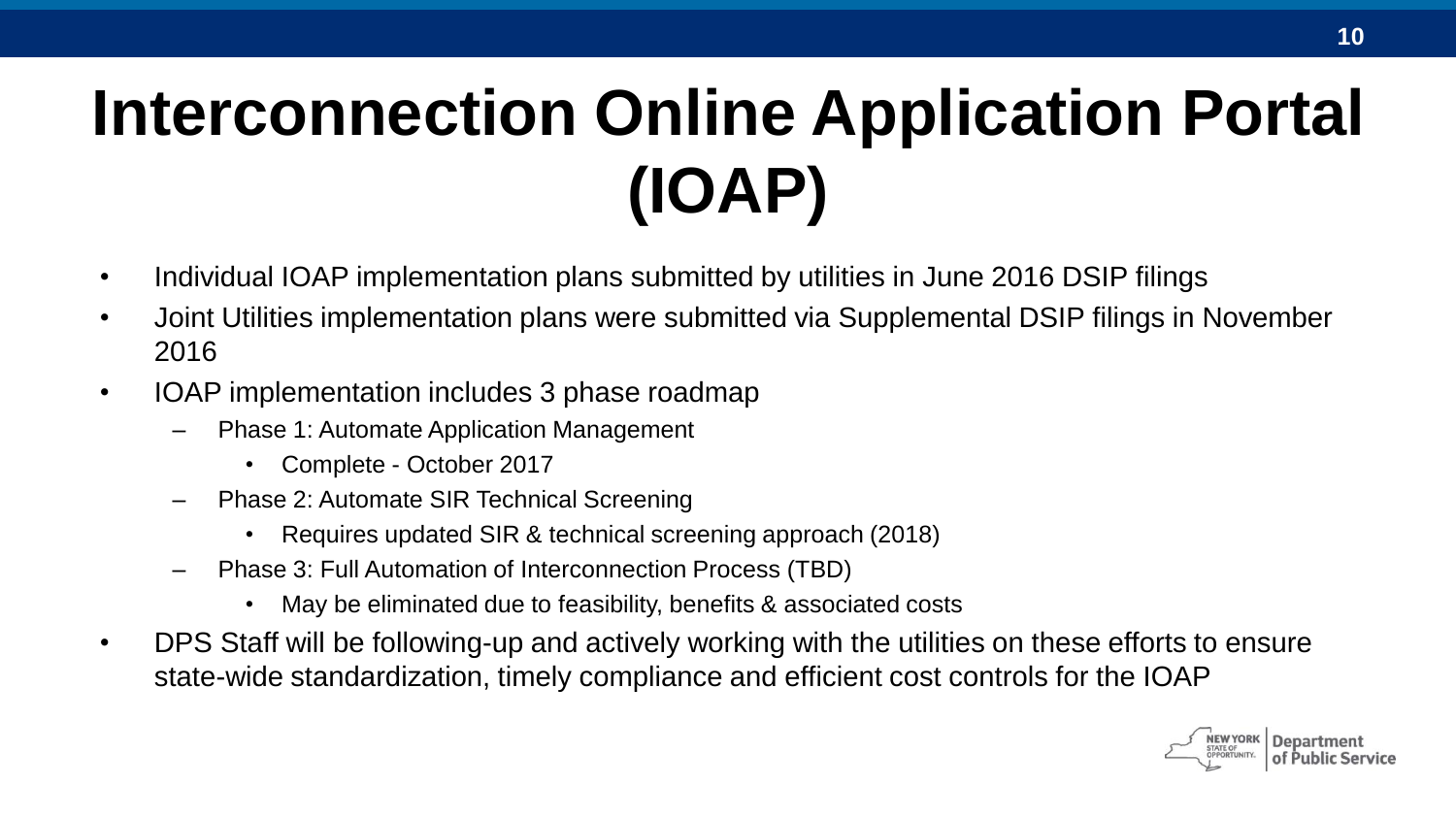## **Interconnection Technical Working Group**

- Goal: identify, discuss, and resolve technical barriers and challenges affecting the interconnection of distributed generation.
- Includes representatives from State agencies, utilities, and DG developers
- Technical consultant (EPRI / Pterra) to assist evaluation process and technical document development
- Initial Topics: Ground Fault Over Voltage / Anti-Islanding Protections/ Monitoring & Control
- Current Topics: Energy Storage / Updated Screening / Metering Configurations (ESS)
- More information on ITWG at http://www.dps.ny.gov

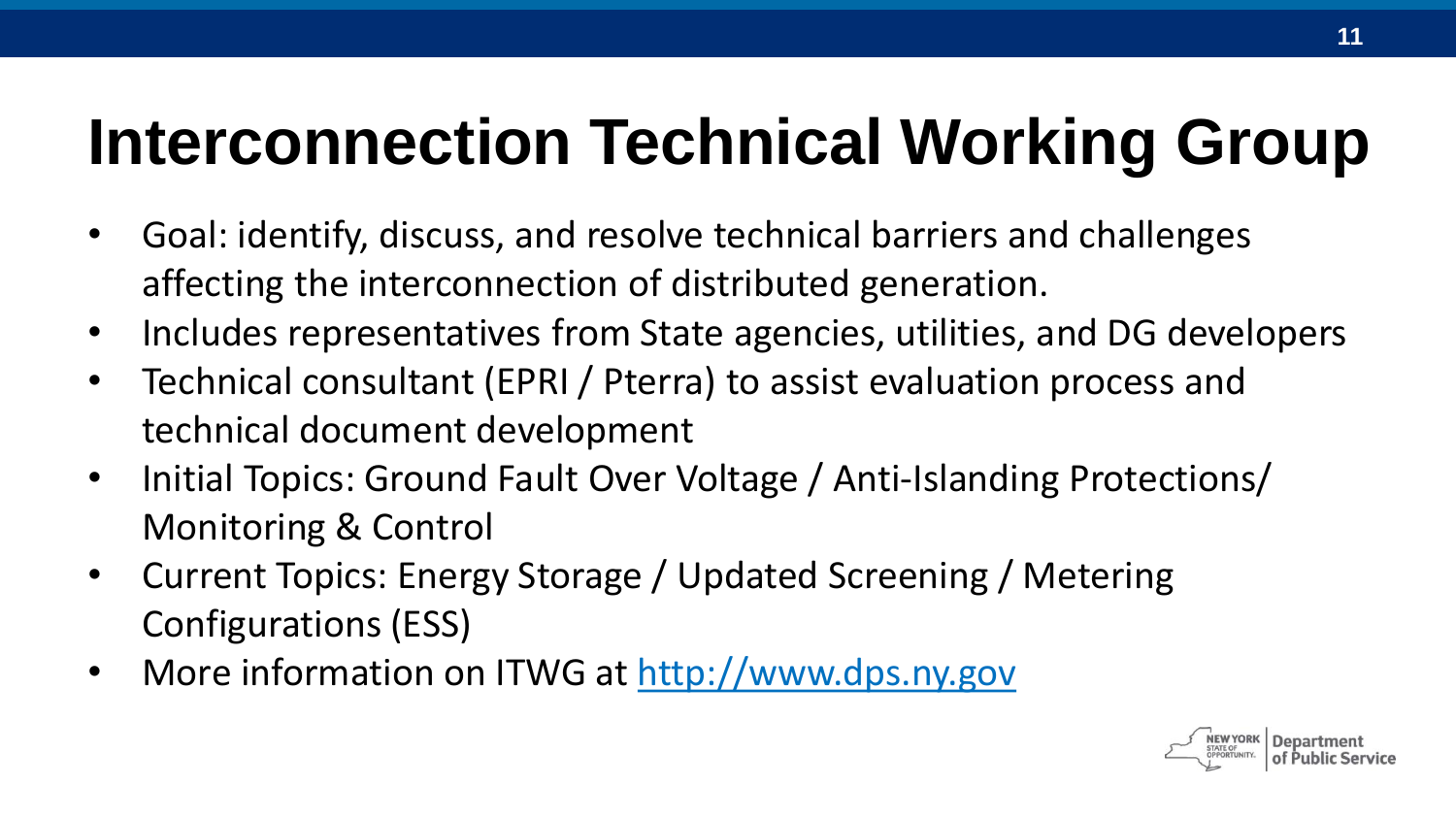## **Interconnection Policy Working Group**

- Goal: develop consensus based solutions and recommendations on policy issues related to the interconnection of DG
- Includes utilities, project developers, trade associations, non-governmental organizations, and customer representatives
- Meeting calendar and agendas at http://www3.dps.ny.gov/W/PSCWeb.nsf/All/0D7596DB BEF0380885257FD90048ADFA?OpenDocument

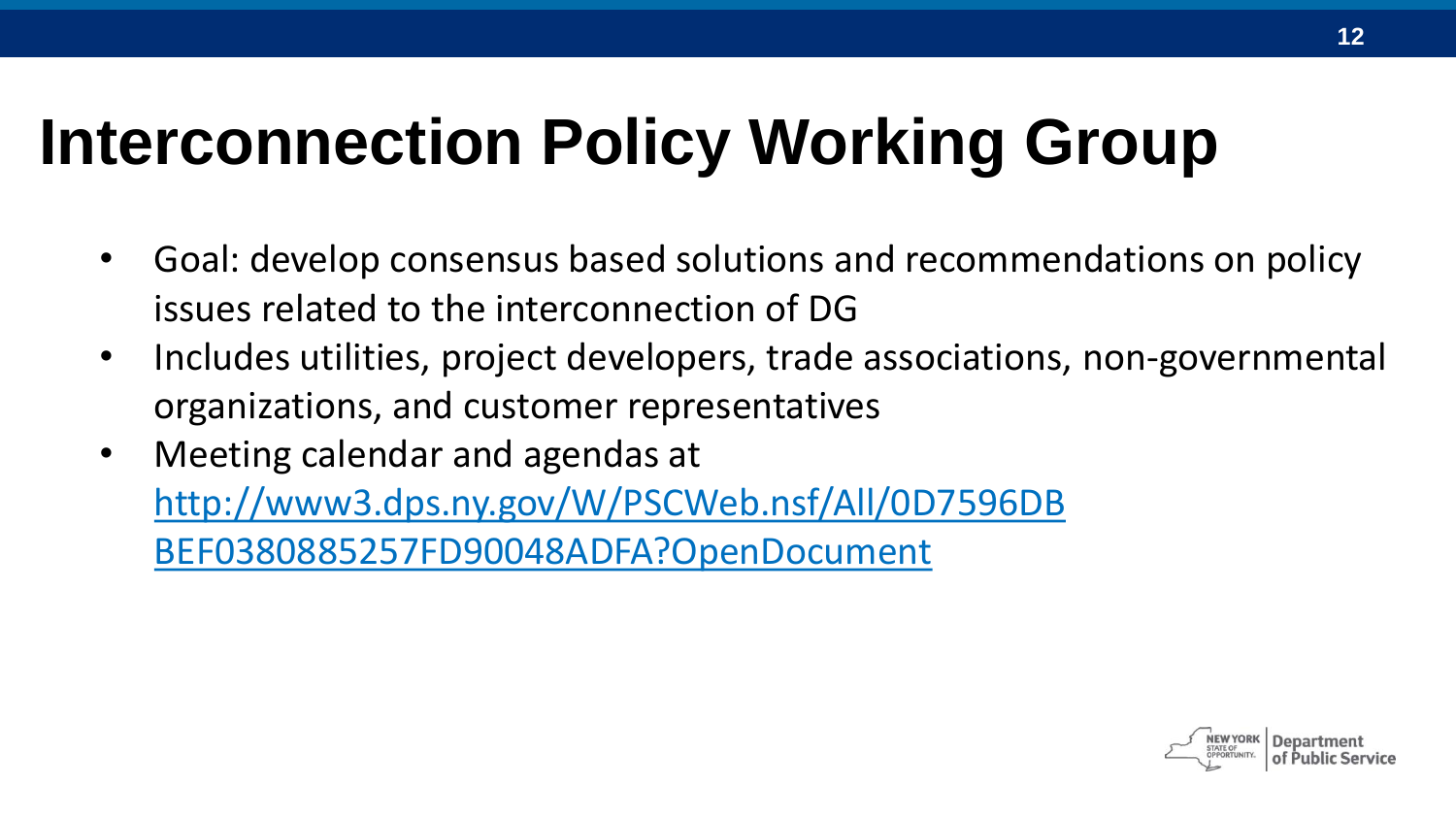#### **What Comes Next**

- Next Steps
	- SIR changes were published on 1/10/18
	- Initial comments due on March 12, 2018
	- Reply comments due March 29, 2018
	- Commission decision possible at April Session
	- In the mean time
		- $\triangleright$  ITWG Meetings: 3/21/18 ...
		- $\triangleright$  IPWG Meetings: 3/28/18 ...